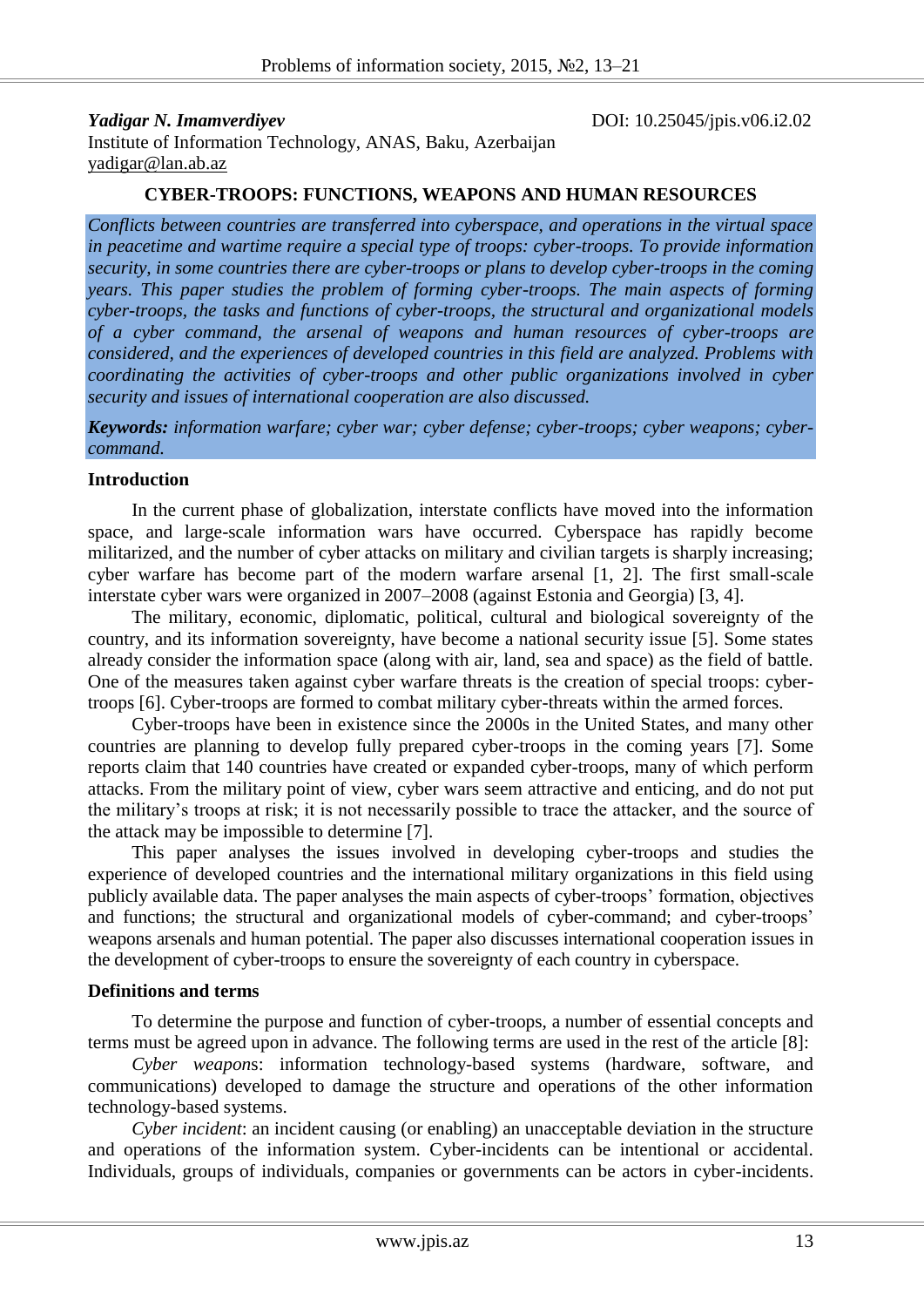All possible combinations of the parties attacking each other with cyber weapons reflect the different scenarios, and they can be called cybercrime offenses, industrial espionage, cyberterror, cyber-conflicts and cyber wars depending on their characteristics.

*Cyber attack*: deliberate use of a cyber weapon or the system used as a cyber weapon against information systems to cause a cyber incident.

*Cyber espionage*: the use of cyber attacks to violate the confidentiality of the target system.

*Cyber conflicts*: the use of cyber attacks to achieve political goals (including attacks against the availability and comprehensiveness of target system). Here, the concept of cyber conflicts is used in a narrow sense. In a broad sense, cyber conflict, in general, is defined as the use of cyberspace to gain supremacy.

In cyber conflicts there are three main operations: conflict avoidance, prevention and resolution in the digital arena. However, some countries do not exclude the options to respond adequately to the conflicts occurring in the virtual space with the methods applicable to real wars.

*Cyber war*: cyber conflicts between countries, namely cyber warfare, refer to a military operation in the cyberspace. This includes both military attacks against the armed forces of the state (e.g., failure of critically important communication channels of the enemy), and the attacks against the civilian population. The concept of cyber war started to be widely used after the attacks against the servers of the US Embassy in Estonia, the Estonian ministries, banks, and mass media organizations in the spring of 2007 [3].

Cyber war is part of a broader concept of information warfare, and the concept of cybertroops is part of the concept of information troops. Information warfare is an action focused on gaining information dominance by damaging information, information processes and systems of the opponent, seizing economic and military resources, and changing people's behavior by affecting the public consciousness through information [9]. M.Libicki defines seven forms of information warfare [10]: (1) command-and-control warfare; (2) intelligence-based warfare; (3) electronic warfare; (4) psychological warfare; (5) hacker warfare or virtual sabotage operations aimed at civilian objects; (6) economic information warfare; and (7) cyber warfare, operations aimed at physical parameters of the system and facilities that ensures the normal operation of the network and computer.

# **From small teams to cyber-troops**

Cyber-troops were founded with the emergence and development of small teams: teams of hackers, "red" and "blue" teams and the Computer Emergency Response Team (CERT) [11]. The officers used the services of these teams to resolve information security. The more complex and intense the problems were, the more the issue of establishing cyber-troops came up. The main duty of the cyber-troops is defined as combating the cyber attacks aimed at military systems, which are often organized as CERT. However, different approaches, functions, and operations (including the cyber espionage) exist. For example, the main duty of US cyber-troops is to control and defend military computer networks of the country, and to implement cyber war operations in a centralized manner.

The status of cyber-troops has not been defined yet, and they are considered to be a new type of troop, the main duty of which is to combat cyber threats [5.6]. The process of forming cybertroops as a separate type of troop requires alternative resources and staffing. The US approach of Doctrine, Organization, Training, Material, Leadership and education, Personnel and Facilities (DOTmLPF) is used to develop cyber-troops [7]. Usually, the cyber-troop's strategies are of defence character, and the three main operations of conflict avoidance, prevention and resolution are part of this. However, some countries do not exclude the use of applicable methods from real warfare to respond adequately to cyber conflicts (the US Presidential Policy Directive 20) [12].

Information (computer) technology is widely used in modern military equipment and in the weapons and control systems of the troops. The widespread use of foreign devices in military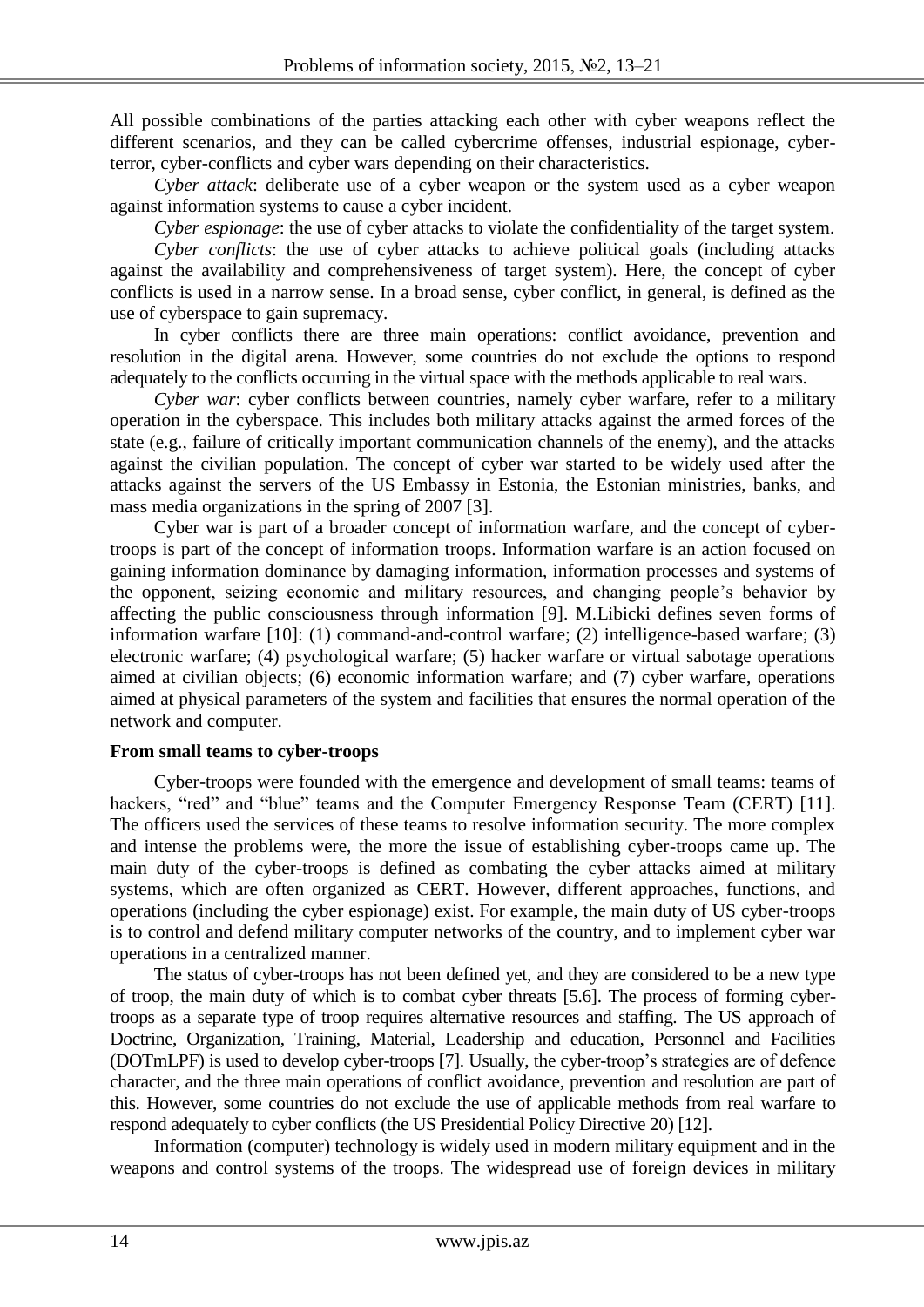facilities and possible hidden fingerprints are the Achilles' heel of modern weapons. Along with cyber attack prevention, the duties of cyber troops include the detection of malicious software and the search for possible hidden fingerprints in military equipment. The cyber-troops of some countries focus on the disruption of the functioning of control systems of potential enemy troops.

# **The arsenal of weapons of cyber-troops**

The arsenal of weapons of cyber-troops can be divided into two groups: regular cyber weapons and advanced cyber weapons. Regular cyber weapons are the hacker tools intended to perform all operations in the "Cyber Kill Chain" offered by Lockheed Martin Company employees [13], most of which are available on the Internet. Currently, the arsenal includes hundreds of tools (for example, *BackTrack Linux* has more than 300 open- source security tool packages). Recently, new tools were exhibited at *BlackHat Arsenal* events within the framework of the *BlackHat* annual hackers' conference. Here are a few of the most common tools: Metasploit exploits platforms (for the open-source graphical interface *Armitage*); breaking passwords (HashCat; Cain & Abel); sniffer (Wireshark); wireless networks attacks (Wifite); social engineering tools (SET); a web applications vulnerability scanner (OWASP ZAP - Zed Attack Proxy Project); a network scanner (Nmap); Black Energy 2 botnet tool (used in a cyber attack against Georgia in 2008; some functions such as spam sending, data capture, and proxy servers were added to the second version).

Advanced cyber weapons differ from the usual viruses and Trojans in that they have some of the following features, which significantly complicate their identification and elimination:

- self-change of malware shape;
- e-scheme destruction capabilities;
- malware self-encryption (decoding);
- opportunities to violate wireless networks remotely;
- use of widespread, undisclosed commercial software vulnerabilities.

It is very important to pay attention to cyber attack and cyber espionage tools targeted at Supervisory Control and Data Acquisition (SCADA). Society is highly dependent on electricity, water, transportation, communication, banking and other infrastructures. These critical infrastructures are available through SCADA systems and accessed from anywhere. The most popular malicious software targeted at critical technological processes is the *Stuxnet* virus discovered by the Belarus antivirus company *BlockAde* in 2010. The *Stuxnet* virus targeted nuclear centres of Iran in 2010. The analyses show that the virus was written in 2009 and spread with flash disks, and uses fourzero-day vulnerabilities[14]. Here are a few most common tools: Metasploit exploits platform (for *Armitage* open-source graphical interface); breaking passwords (HashCat; Cain & Abel); sniffer (Wireshark); Wireless networks attack (Wifite); social engineering tools (SET); web applications vulnerability scanner (OWASP ZAP - Zed Attack Proxy Project); network scanner (Nmap); Black Energy 2 botnet tool (used in cyber attack against Georgia in 2008, some functions as spam sending, data capture, and proxy server were added to the second version).

After *Stuxnet*, other viruses (*Duqu, Flame, Gauss*) known as perfect cyber espionage tools (*Advanced Persistent Threat, APT*) attacked nuclear power stations or other industrial control systems delivering critical infrastructure services or targeted confidential information. The*Duqu* virus, which was spread by email, collected information about Iran's nuclear facilities using *Microsoft Word* security vulnerability. The developers of *Duqu* were whether the developers of *Stuxnet*, or they could explore the original source code of *Stuxnet*. Compared with *Stuxnet*, the *Flame* virus has a much more complex structure. *Flame* encrypts itself using five different encryption algorithms to be invisible in the computer, where it breaks into. The capacity of *Flame*, which consists of 20 different modules, equals 20 MB. *Iranian CERT (Maher)* reports that 43 antivirus programs could not detect it. The virus was identified through the human analysis. According to *Kaspersky Lab* experts, decoding of the virus requires a few years [15].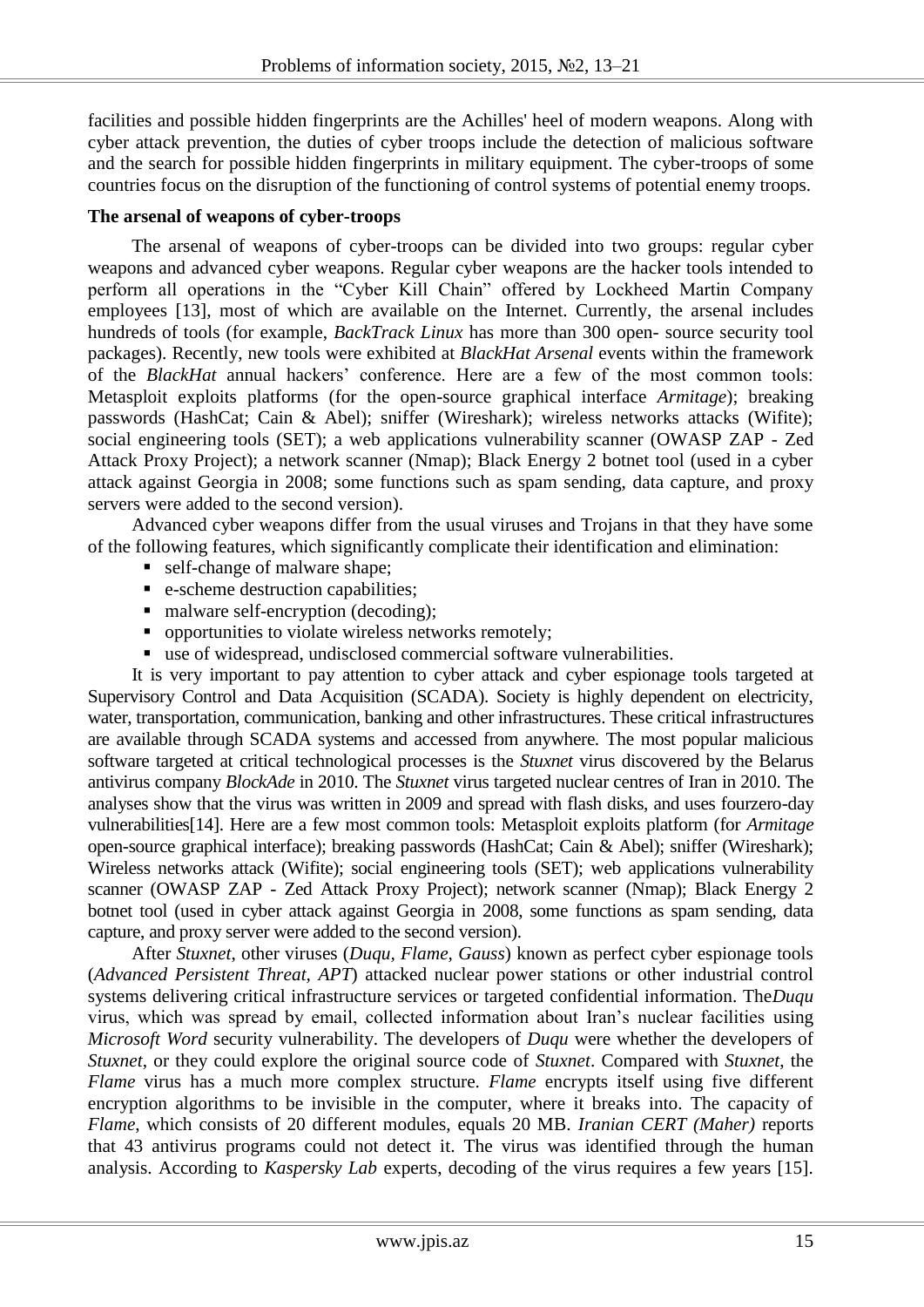*Gauss* targeted certain countries to steal large amounts of banking and financial data. Security experts claim that the virus has been designed and programmed for five years, developed by a highly skilled team, and a certain state stands behind it. The analysis of *Stuxnet* and its successors (*Flame, Gauss, Duqu*) shows that such malicious applications are not created by a hacker group but a state-sponsored organization(s). It is believed that millions of dollars are spent on the development of the viruses. These viruses are so complex that a large group of specialists would be needed to produce them over the course of a few years [15].

The Elderwood Project confirms that cyber weapons are developed by industrial methods, and intelligence and cyber attacks are automated in cyberspace [16].A variable that determines where to find the attack code is called Elderwood. For this reason, the platform and the project are called Elderwood. In its report on the Elderwood Project, Symantec shows that the relatively large number of zero-day vulnerabilities is a distinctive feature of the Elderwood platform [16].

Large-scale scientific studies (X Plan) are being conducted on the development, planning and implementation of new technologies that allow large-scale attack operations in the dynamic network infrastructure of cyberspace in real time. Along with purely technical purposes, the X Plan was developed by the US Department of Defence's DARPA and involves the development of the nature, strategies and fundamental tactics of cyber war [17]. The following four main areas are crucial for the provision of supremacy in cyber warfare:

- 1. development of automated analysis methods for cyber operation planning;
- 2. development of automated cyber operation control technologies;
- 3. development of operating systems and specific platforms for certain operations in hostile environments;
- 4. large-scale interactive visualization of the cyber battlefield.

#### **Cyber-troop potential of countries**

Several open sources about the analysis of cyber-troop potential of North Korea are available [18]. The cyber-troop of this country consists of 3,000 elite hackers in cyber departments (*Office 91, Unit 121, Lab 110, Unit 35, Unit 204).*

*Office 91* is the headquarters of North Korean hacking operations; and the majority of hackers belong to *Unit 121*. Most of the hacking operations and network leaks are performed by *Unit 121*. Its operations are performed outside of North Korea, and it has offices abroad, particularly in Chinese cities.

*Lab 110* also performs similar operations. There are a few cyber departments under other branches of the government.

*Unit 35* is responsible for cyber agents' training, and it controls internal cyber investigations and operations.

*Unit 204* is involved in online espionage and psychological warfare.

*Office 225* conducts training of agents to work in South Korea, sometimes with a cyber component.

In 2009 North Korea organized six large cyber attacks against South Korea, which caused damage estimated at 780 million USD. In response, in 2010 South Korea established its Cyber Defence Command. South Korea is planning to double its cyber defence and reach 1,000 units by 2030.

China began to prepare for network war in1999. Chinese hacker actions aimed at the theft of production technologies of American companies have long been a source of controversy between the two countries. American experts claim that the damages caused by China's economic espionage amounts to more than 300 billion USD. China persistently denies the accusations about cyber espionage against American companies and cyber attacks against the critical infrastructures of the country. According to experts, at present, cyber-troops of China consist of nearly 6,000hackers [19]. Some mass media call all these happenings "cold cyber warfare".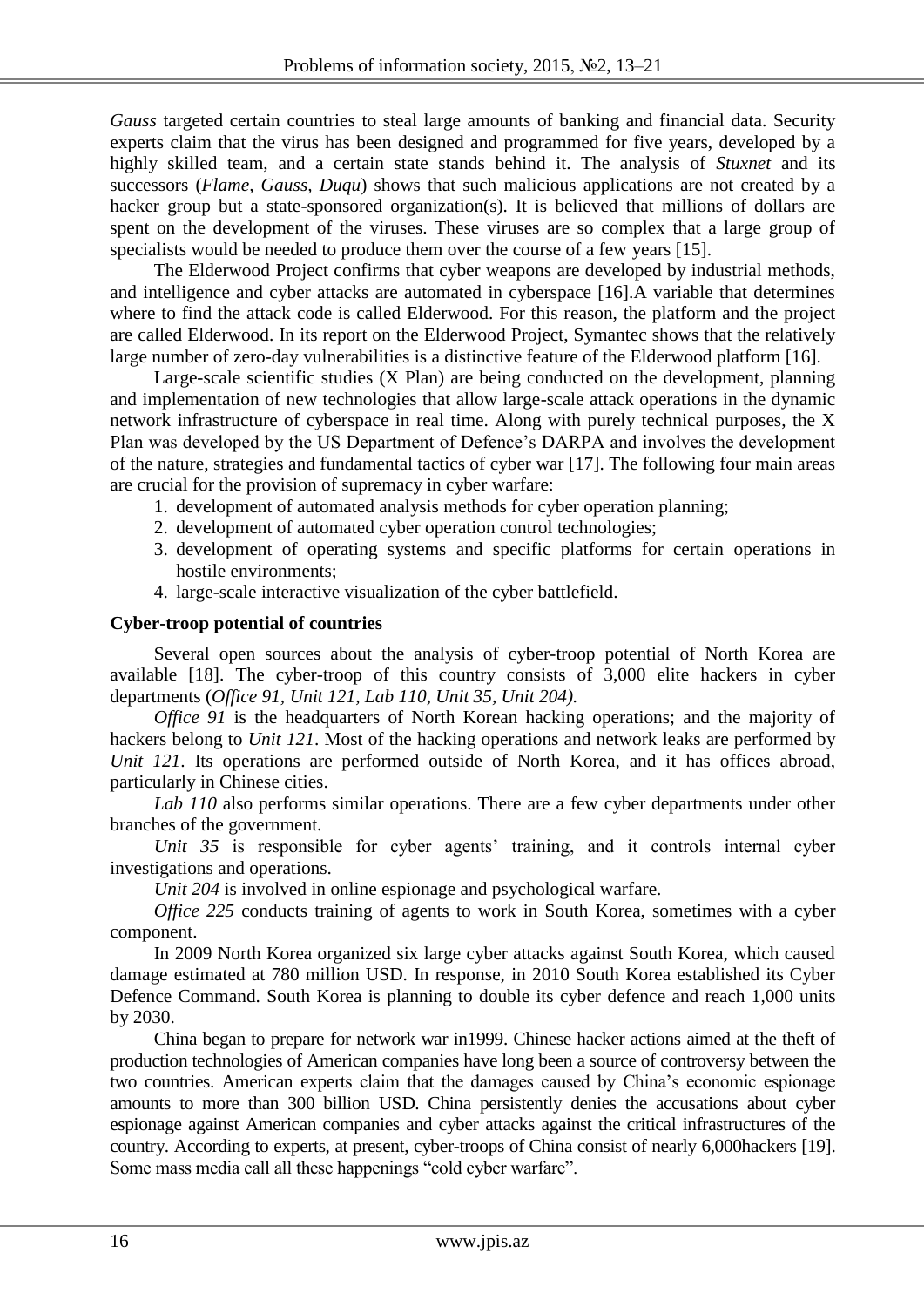"The Science of Military Strategy" published in 2005 by the research institute of the Chinese People's Liberation Army, showed the cyber-troops within the troops of the People's Republic of China for the first time [20]. Chinese encyclopaedia distinguishes three classes of cyber-troops. "Paramilitary special computer troops" focus on cyber attacks protection, and carry out cyber attacks. The second class includes civilian experts (20,000 "patriot hackers") who have the right to carry out "network combat operations". Finally, the third class includes nongovernment "external elements", which can be mobilised to perform malicious actions in networks (about two million agents).

Israel plans to establish a digital "Iron Dome" to protect vital infrastructures from cyber attacks, and it invests significant resources toward that end. Within the framework of the program,16 to 18-year-old talented students master the art of cyber attack prevention during three-year courses.

The Spanish Cyber Defence Command is expected to be fully functional with 70 experts (Retamares military base near Madrid). The Command is responsible for providing the integrity and confidentiality of the data of the armed forces, and it is in charge of coordinating and directing the performance of the information security incidents processing centre.

There is serious competition for authority in the field of cyber security between US intelligence services and military structures. In 2002 the Strategic Command was in charge of establishing the United Cyber Command for all military activities in cyberspace, but in fact, the military operations in the network were implemented by the Military Air Forces, and the first Cyber Command was established on the Military Air Forces (MAF) base (Barksdale, Louisiana) in 2007.The obvious dominance of MAF was not accepted in other troop structures. After long negotiations, it was decided to establish a structure which integrated the actions of the troops, and in June 2009, US CyberCom was created under the US Strategic Cyber Command. Its main duty is to ensure the freedom of the US and its allies and to implement operations to reduce the freedom of enemies in cyberspace. The structural and organizational model of the US Cyber Command can be an example for other countries. In 2013, US CyberCom planned to increase the number of cyber-troops five-fold from 900 to 4,900. Establishment of the Cyber Warfare Intelligence Centre was the next step in the development of US cyber-troops.

By 2014, Russia planned to establish a Cyber Command responsible for military information security, according to the US and NATO models (some sources indicate an extension of this period up to 2016). Cyber-troops are expected to recruit mathematicians, programmers, engineers, cryptographs, communicators, radio-electronic combat specialists, translators and other highly qualified specialists. The press publicised the establishment of a prospective defense research fund similar to the US agency DARPA.

In 2008, the NATO Cyber Defence Centre was established in Tallinn, and it was given the status of an international military organization. In 2009, NATO shifted from a "cyber security" term to "cyber defence", and increased the budget allocated for cyber projects by 40 times. NATO's new strategic concept adopted in November 2010 defined cyber defence as one of the priority areas. Prompt response forces were planned to be established for the defence of cyber communication systems and infrastructure, and the necessary assistance and support to countries affected by cyber attacks was planned. At the beginning of June 2013, the NATO Defence Ministers Assembly decided to establish cyber-troops. The General Cyber Defence system was scheduled to be launched by autumn 2013. In the next phase, the necessary resources were planned to be developed to support communication systems and infrastructure.

## **Features of cyber weapons**

Conventional weapons significantly differ from cyber weapons in terms of creation, distribution, testing, use, aging and costs [21]. A cyber weapon is an application code based on knowledge about the vulnerabilities of a target system, or an interaction between the vulnerable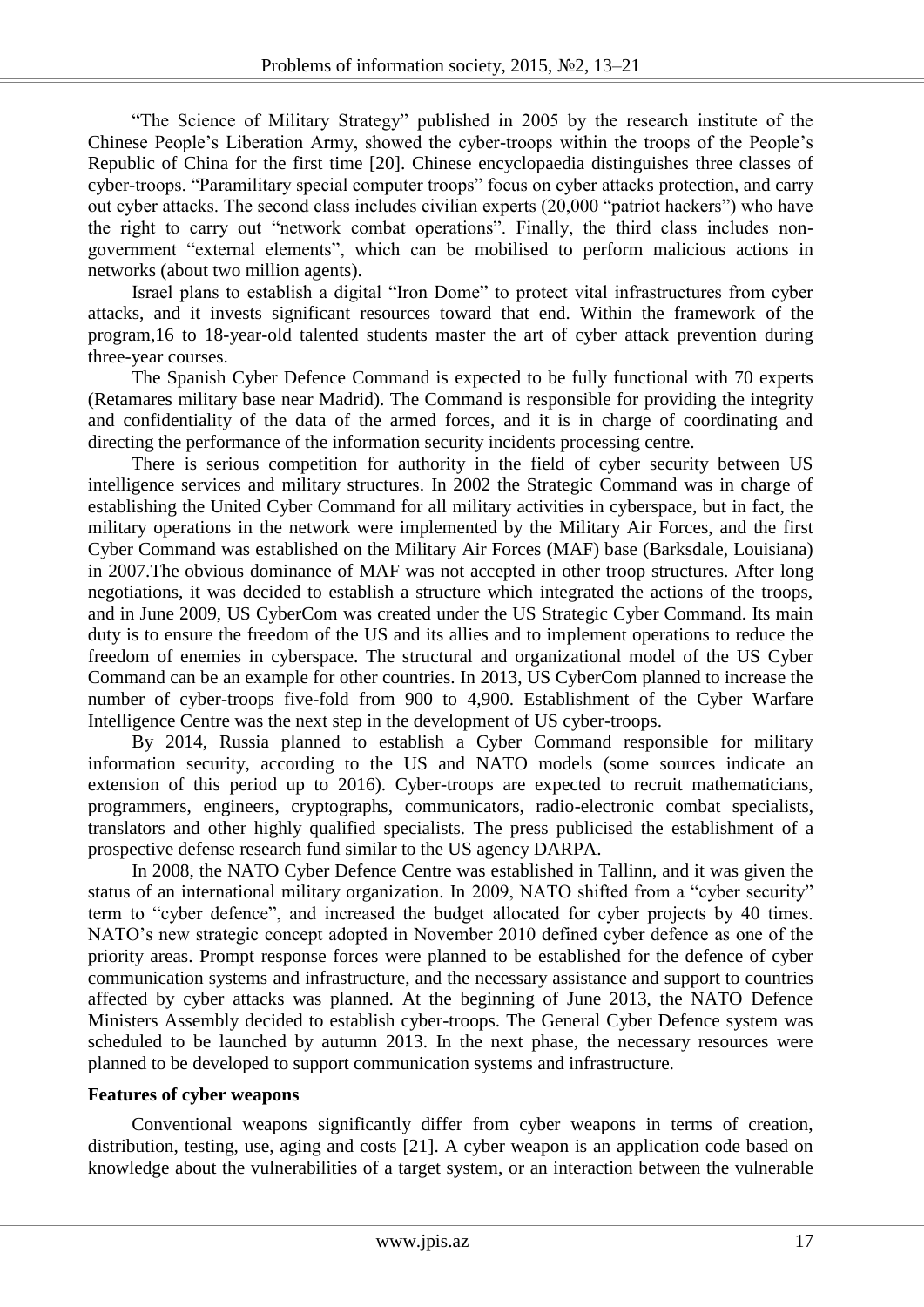system and the user. Cyber attacks are possible only if the potential vulnerabilities are hidden. If the vulnerability of the target system used by the cyber weapon is discovered and removed, then the cyber weapon becomes useless. Expansion of the cyber weapon arsenal requires seeking new vulnerabilities. In this regard, the specialists in identifying the vulnerabilities in the software are the most valuable human resources in the cyber-troop.

Knowledge of the vulnerabilities and the skills to exploit them are of particular importance for any form of cyber-conflict. Obviously, if there were no exploited vulnerabilities, the cyber attacks would be limited to the users' manipulation through social engineering for denial of service (DoS) attacks, which are not based on the vulnerabilities of target systems; they reduce the availability of the system by weakening the communication channel bandwidth, the central processor or another limited resource.

Both available (disclosed) vulnerabilities and undisclosed vulnerabilities (zero-day vulnerabilities) are used for cyber weapons' creation. On average, the number of zero-day vulnerabilities discovered over the years is low. According to Symantec reports, eight zero-day vulnerabilities were disclosed in 2011 [22]. Zero-day vulnerabilities are of particular importance for the production of cyber weapons; however, disclosed vulnerabilities are widely used as well. Some vulnerabilities remain unresolved ten years after their disclosure [21].

There are several strategies for disclosure of discovered vulnerabilities (e.g., RFPolicy) [11], and "black market" vulnerabilities also exist. Typically, after the vulnerability is discovered, the software manufacturer develops some adjustments ("patches") as soon as possible to eliminate the vulnerability and makes the patch available to users. These adjustments must be tracked and installed by users in a timely manner. Due to the dynamic nature of information technology, gaps vary and new vulnerabilities are disclosed daily. A number of databases, message lists, and paid or free data services about the known vulnerabilities are available. The Vulnerability Database founded by the US National Institute of Standards and Technology is considered the authoritative source on the vulnerabilities [11].Vulnerabilities vary in severity. Some vulnerabilities allow organized cyber attacks against the target system of the enemy, but some do not bring profit for the attacker. The CVSS system provides a method to assess the severity of the vulnerabilities according to their unique characteristics and behavior [11].

Cyber weapons' production costs are mainly related to the human resources involved. The initial investment in research and design is necessary, but the success of individual hackers and small groups (for example, *Anonymous, Lulzsec*) shows that much can be achieved with limited resources. Compared with the creation of modern conventional weapons, the production of cyber weapons is less expensive for states. Cyber weapons are based on human knowledge and relatively inexpensive computer equipment. Knowledge (and skills) in software engineering and penetration tests are the origin of cyber attacks. Involvement of properly chosen specialists and expansion of their knowledge is an essential investment to maintain and increase the arsenal of cyber weapons. Being aware of the target's vulnerabilities and their use is very important for attackers, and this knowledge is very important to build an effective defence.

This leads to the first paradox of cyber weapons [21]: cyber weapons decline over time. If the cyber weapon exploits a certain vulnerability, its effectiveness continues as long as the vulnerability exists in the target system. The second paradox of cyber weapons [21] is that the use of cyber weapons can lead to the strengthening of the protection of the target system. After the application of the cyber weapon, the target can detect the attack and analyse how it is implemented. The first attack can be successful, but after that, the defence will be much higher, which makes the cyber weapon useless.

Testing imposes certain restrictions on cyber weapons; after a cyber weapon test, the target will be aware and find a way to be protected from the attack. Like other files, these cyber weapons may be copied without expenses, and therefore the number of cyber weapons is incredibly high. Storage and transportation of cyber weapons are easier than of conventional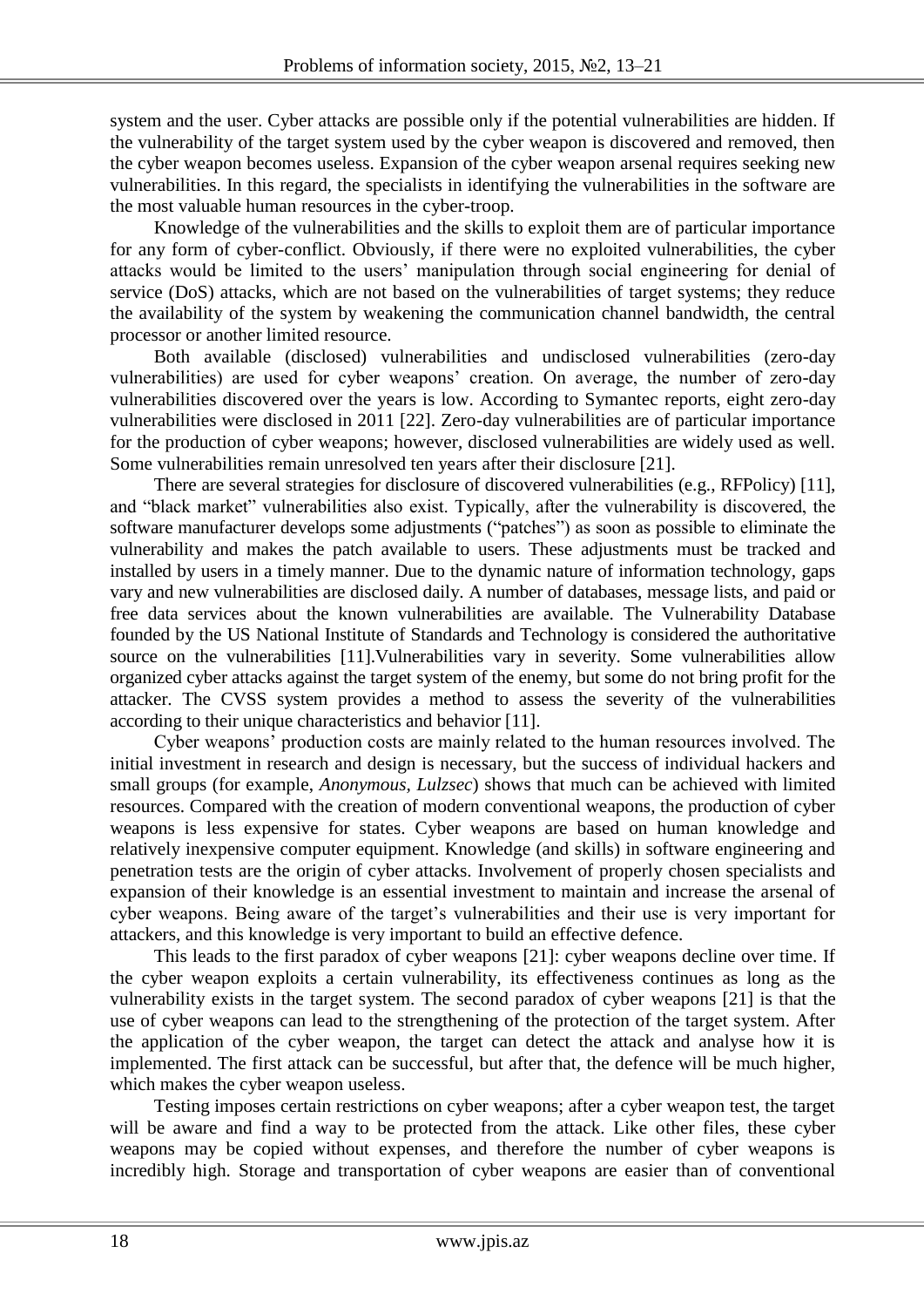ones. Cyber weapons can be held beyond the country's borders by hiding its copy or all cyber weapon arsenals in various parts of the Internet. Cyber weapons do not have a physical nature; they contain data and knowledge. The data should be delivered to the attacked target to use the cyber weapon. This is achieved, for example, by typing a command or application, automating it and making it sustainable in the information system.

## **Development of human resources for cyber-troops**

The article "How to build a cyber army to attack the US" [23] offers the following professional staff for cyber-troops (the number of people is shown in brackets): vulnerability analysts (10), exploit programmers (70), remote staff (20), bot collectors (60), bot servants (220), operators (60), programmers (40), testers (15), technical consultants (20), system administrators (10), and managers (57).One of the biggest challenges in the formation of cyber-troops is a staff provisioning. There is a lack of specialists, and the government cannot compete with private entities by offering favourable terms for information security experts to work in public institutions. The problem is common to most countries. The number and quality of students studying in science, technology, engineering, and mathematics (STEM) is an important indicator for the development of human resources for cyber-troops.

The US Naval Academy (Annapolis) trains specialists on cyber-operations (the first class will graduate in 2016). The Academy managers are believed to have spent about five years developing the course curriculum. The future professionals are trained in cyber technologies and attend compulsory courses covering cyber policy and economy. The students will have the opportunity to practice in civilian information technology companies and government agencies such as the National Security Agency and the Federal Bureau of Investigation.

*The systems for certification of knowledge in information security*. The systems for certification of knowledge of specialists of universities and a number of companies (SANS Institute, Microsoft, Cisco, etc.) and international consortiums (ISACA, ICS 2, EC-Council etc.) play an important role in staff training on information security. More information about certification systems in information security is available at [11] including information about Certified Ethical Hackers (CEH).

The CEHv8 exam of the E-Commerce Council (EC-Council) is one of the most important systems in the certification of knowledge of experts in the field of information security, and it is approved by the US Department of Defence. The certificate confirms an appropriate level of knowledge in the field of network security.

CEH-certified ethical hackers are experts in the field of network security and use hackers' knowledge and tools to discover system vulnerabilities. The CEHv8 certification exam covers the vulnerabilities of network protocols, operating systems, and application programs, Trojans, viruses, rout kits, data collection, network scanning and resource inventory, hacking web-servers and wireless networks, deception of information security tools, penetration tests, DoS attacks, SQL injection attacks, sessions seizure, and so on.

*Competitions on information security.* Participating in information security competitions is a valuable opportunity to gain experience and to train in information security. Currently, a variety of events are organized:

- website security (Hack This Site);
- competition among VSFI system administrators;
- cyber security competitions (US Cyber Challenge);
- cyber warfare games (Over The Wire, DC3, NetWars);
- Capture the Flag (CTF)

CTF-type team competitions are the most popular ones. As a rule, the competitions require skills in reverse engineering, network management, network and protocol analysis, programming and crypto-analysis. A CTF-type competition was first held at the DEFCON hacker conference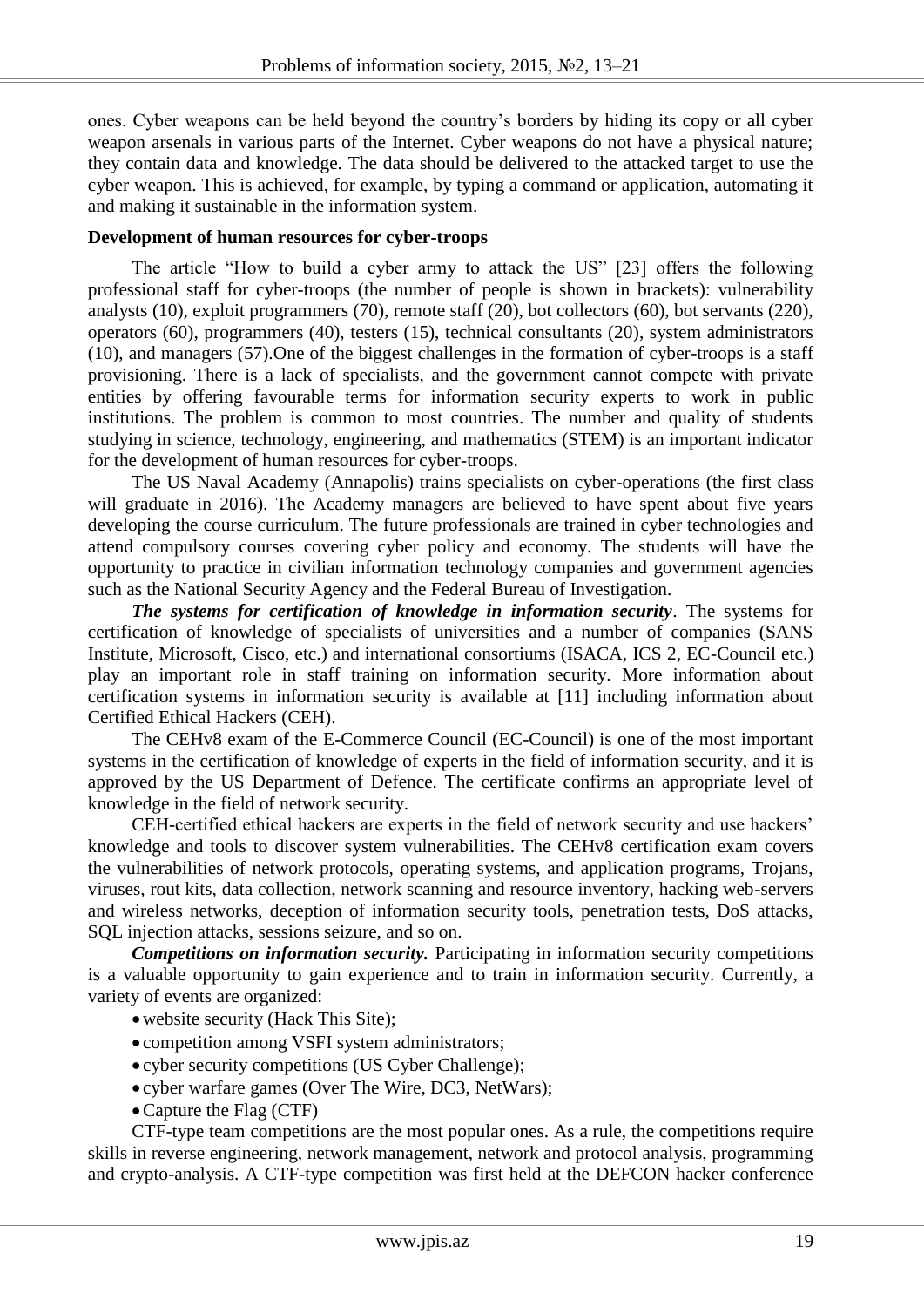(1996, 4th DEFCON). An international competition for university students, UCSB iCTF, was first hosted by the University of California, Santa Barbara, in2004. In Russia, CTF competitions were organized by the HackerDom Ural State University team in 2008. Since 2009, the international RuCTF competitions have been held among students. Currently, CTF competitions are hosted by many universities (e.g., RwthCTF, CSAW CTF, CTF Hust, MIT/LL CTF, RuCTF), and some companies and organizations (e.g., Mozilla CTF, Phdays CTF, OWASP Global CTF, CODEGATE). CTF competitions among high school students also occur (Codegate Global Junior CTF).

*Cybersecurity trainings*. At present, large-scale cyber security trainings are organized in a number of countries. Cyber Storm is a large-scale and real-time cyber-training held in the United States biennially since 2006. The training enables the participants to assess their own capabilities about awareness, defence and response to the cyber attacks. Similar trainings have been held in Europe since 2010 (Cyber Europe 2010). During the trainings, a mock global DDoS attack on critical elements of e-governance infrastructure in the EU was executed. The aim of the trainings was to verify the level of preparedness for the failure of communication between critical elements of digital infrastructure in the EU states.

The NATO Cooperative Cyber Defence Centre of Excellence (CCDCOE, located in Tallinn) has held one-year cyber-trainings in information technology since 2008. In 2013, Locked Shields trainings monitored the effectiveness of protection against cyber attacks, and the trainings were attended by 250 specialists from nine European countries. In 2011, the EU and the US held the first cyber security training, Cyber Atlantic 2011. The training was attended by the experts from 20 EU countries and about 100 from the US. Two scenarios were used there: 1) an advanced persistent threat (APT) attack aimed at accessing and publishing confidential information of the EU member states; 2) failure of the industrial SCADA-systems used in power supply units. Interaction methods between the EU and the US were tested within the framework of the trainings.

# **International cooperation and coordination issues in the field of cyber security**

At present, the departments dealing with cyber security have been established in other government agencies to ensure that the responsibility for cyber security is shared between several entities. These entities function alone, and sometimes there is a risk that they will act based on their own interests. Therefore, it is very important to ensure the coordination of cyber security in all areas. A National Cyber Defence Centre is proposed to be established, which coordinates the work of various structures, and acts as the central unit of decision making and implementation of public policy.

State policies regarding cyber security should be formulated, and common legal documents that determine responsibility for cyber security and the authority of government agencies should be adopted. The solutions to some problems concerning state sovereignty can only be made possible with the development of international and regional cooperation, the unification of the efforts of countries and the adequate assessment of risks.

The defensive nature of disarmament, cyber security strategies, stopping rapid armaments and adopting the Digital Geneva Convention are also pressing issues: the vital infrastructures of the civilian population such as electricity, water, and healthcare should not be attacked as. The violation of the Convention should be considered a war crime.

# **Conclusion**

New divisions should be established to combat cyber-threats in the armed forces to safeguard the national interests of the country in rapidly changing cyberspace. It is important to protect the information security of the armed forces and the entire country. Cyber-command